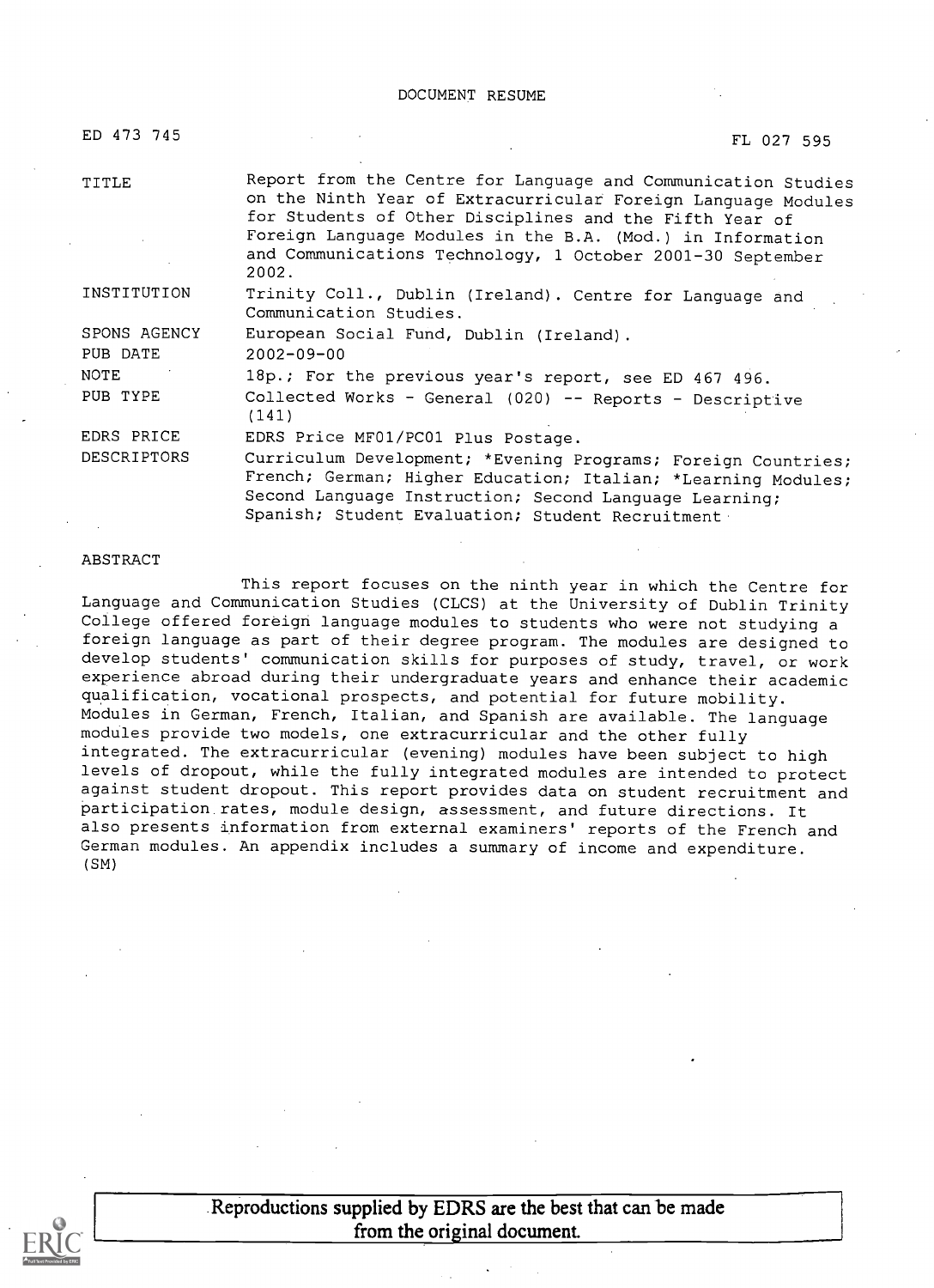# University of Dublin - Trinity College

## Report from

the Centre for Language and Communication Studies on the ninth year of extracurricular foreign language modules for students of other disciplines and the fifth year of foreign language modules in the B.A. (Mod.) in Information and Communications Technology 1 October 2001-30 September 2002

U.S. DEPARTMENT OF EDUCATION office of Educational Research and Improvement<br>ED<sub>A</sub>UCATIONAL RESOURCES INFORMATION CENTER (ERIC) This document has been reproduced as received from the person or organization

originating it. O Minor changes have been made to improve reproduction quality.

FL 027-595

ED 473 745

° Points of view or opinions stated in this document do not necessarily represent official OERI position or policy.

PERMISSION TO REPRODUCE AND DISSEMINATE THIS MATERIAL HAS BEEN GRANTED BY

<u>YYIL</u>

TO THE EDUCATIONAL RESOURCES INFORMATION CENTER (ERIC)

# BEST Copy AVAILABLE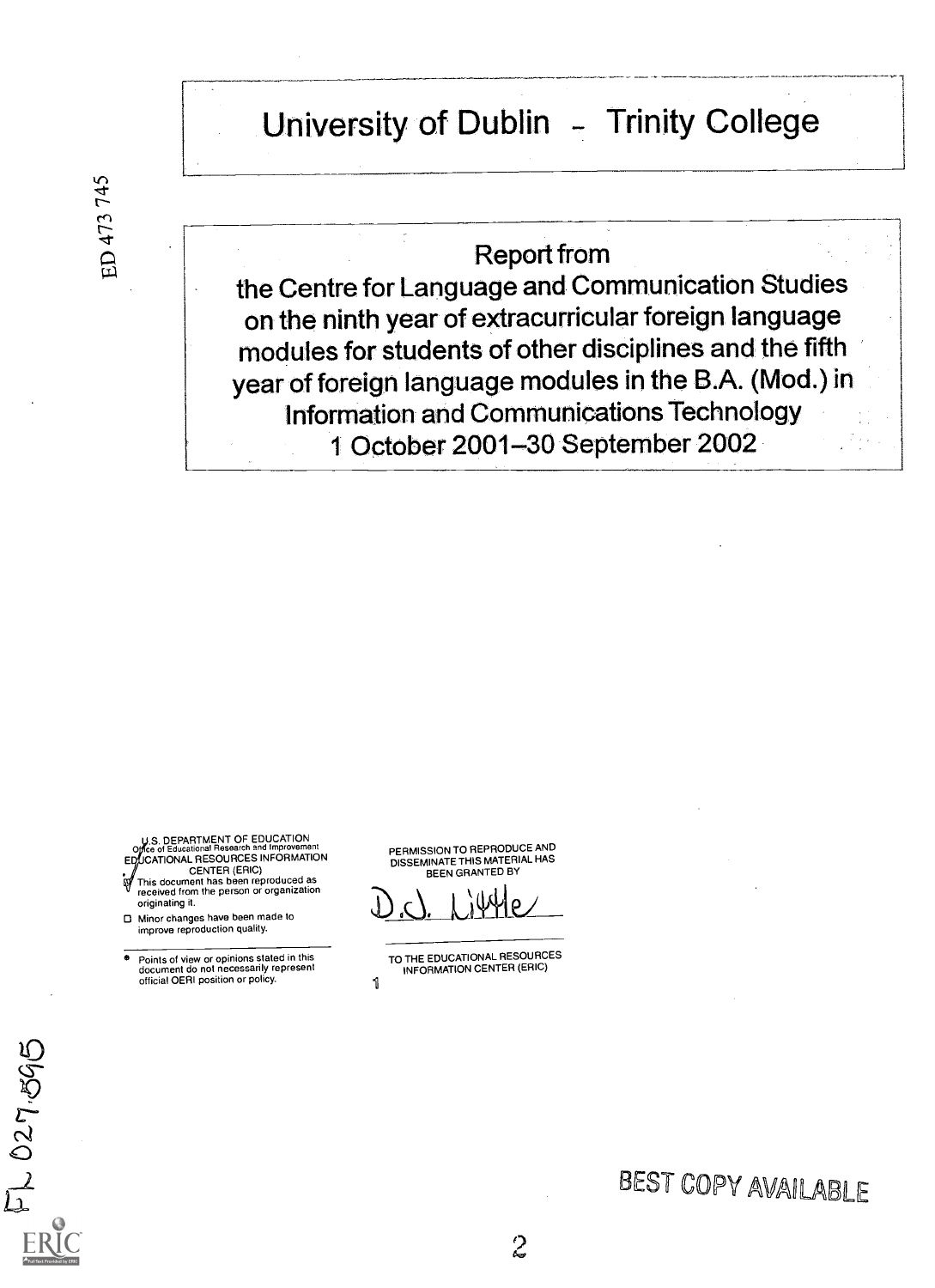# University of Dublin - Trinity College

## Report from

the Centre for Language and Communication Studies on the ninth year of extracurricular foreign language modules for students of other disciplines and the fifth year of foreign language modules in the B.A. (Mod.) in Information and Communications Technology 1 October 2001-30 September 2002

#### **Contents** <sup>1</sup> Introduction David Little Director, CLCS 2 Language modules in 2001-02 Klaus Schwienhorst Modules co-ordinator 3 External examiners' reports Appendix 1.1 Objectives, organization and funding 2 1.2 Staffing 2 1.3 CLCS's commitment to a research-and-development ethos 3 1.4 Future prospects 3 2.1 Extracurricular modules 4 2.2 Fully integrated modules (B.A. Mod. in Information and Communications Technology) 9 2.3 Future directions 11 3.1 French (Dr Casimir d'Angelo) 12 3.2 German (Prof. Dr. Bernd Voss) 14 Summary of income and expenditure 16



The foreign language modules that are the focus of this report were first established with financial assistance from the European Social Fund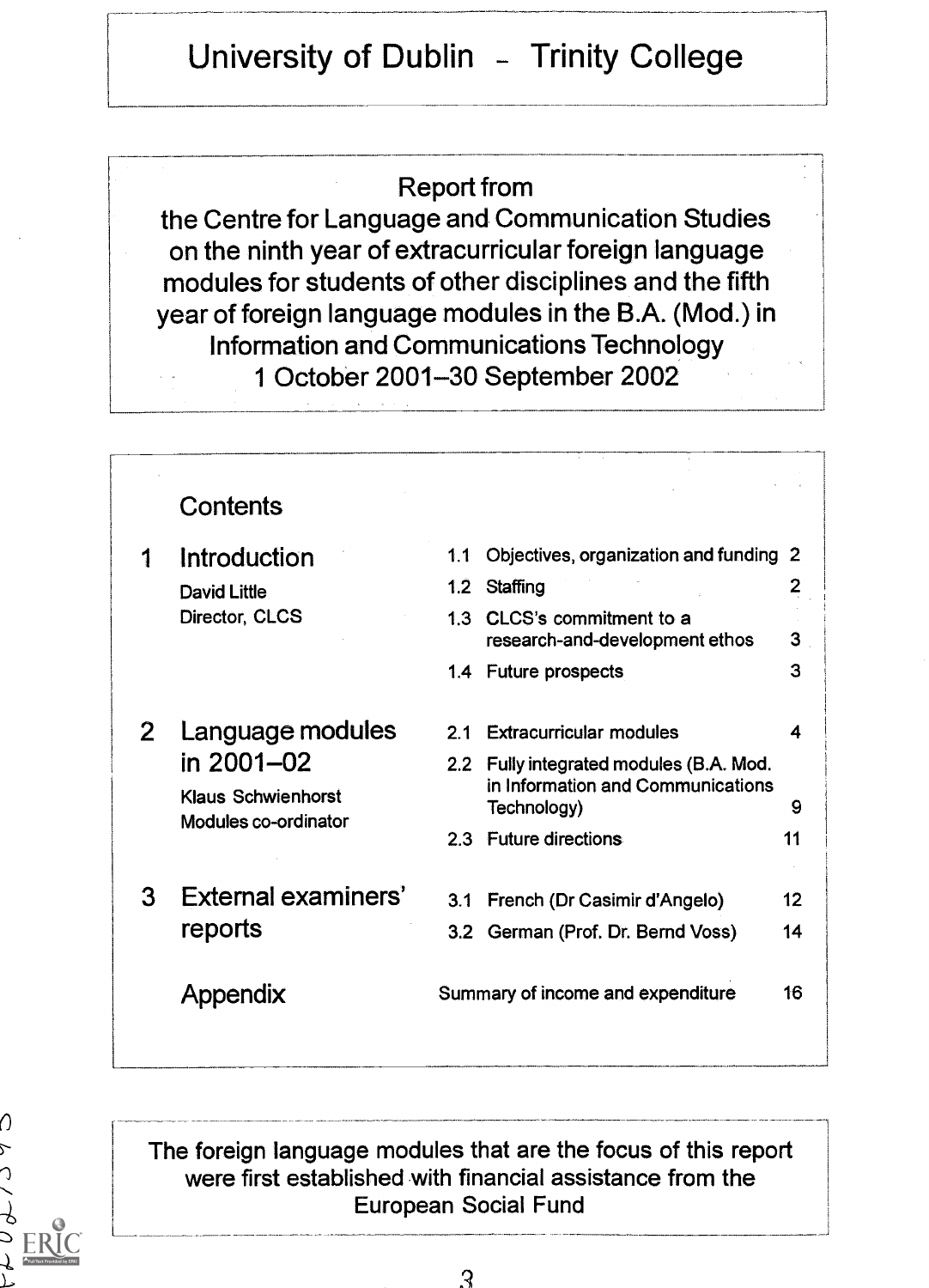#### David Little

62)

# <sup>1</sup> Introduction

## 1.1 Objectives, organization and funding

#### 1.1.1 Extracurricular modules

2001-02 was the ninth year in which the Centre for Language and Communication Studies (CLCS) offered foreign language modules to students who were not studying a foreign language as part of their degree course. Modules in French and German have been offered since the inception of the scheme, Italian was introduced in 1995-6, and Spanish in 1997-8. A full account of rates of enrolment, participation and completion is provided in section 2 of this report.

The objectives of the modules are (i) to develop students' communication skills for purposes of study, travel or work experience abroad during their undergraduate years, and (ii) to enhance their academic qualifications, vocational prospects, and potential for future mobility.

Students can take language modules for one or two years; each year of study is complete in itself. Although students in Science and Arts (Letters) who successfully complete their language module have bonus marks added to their annual examination result, the modules are offered to students on a strictly extracurricular basis.

The modules were introduced in 1993-4 thanks to a special grant of £100,000 that the Higher Education Authority made from its European Social Fund allocation: the HEA wished to give the learning of foreign languages a more central role in the undergraduate curriculum. The HEA again made special grants available to fund the modules in 1994-5

(£58,000), 1995-6 (£52,000), 1996-7 (£56,000), and 1997-8 (£56,000). Early in 1999 the HEA indicated that what had previously been an annual ESF allocation would be part of the College's recurrent grant until further notice. In other words, the long-term future of the extracurricular language modules scheme was assured, at least at its present level of activity.

#### 1.1.2 French and German modules within the B.A. (Mod.) course in Information and Communications **Technology**

2001-02 was the fifth year in which CLCS provided fully integrated modules in French and German for all junior and senior freshmen taking the degree course in Information and Communications Technology. These modules are shaped by the same general aims as the extracurricular modules, summarized above, and they are taught according to the same pedagogical principles; but they differ in two important respects. First, because they are a compulsory component of students' main course of study, they impose a variety of additional organizational and administrative demands; and second, in theme and linguistic content they focus on the world of information technology.

The ICT modules are funded from the provision made for this degree programme, so that they enjoy the same long-term security as the degree course itself.

# 1.2 Staffing

In 2001-02 the modules were co-ordinated by Klaus Schwienhorst and taught by Sara Fernandez Calvo, Yann-Drique Dehiere, Jean-Martin Deniau, Anette Dressel, Susana Ohnos,



 $\frac{\delta}{\Delta}$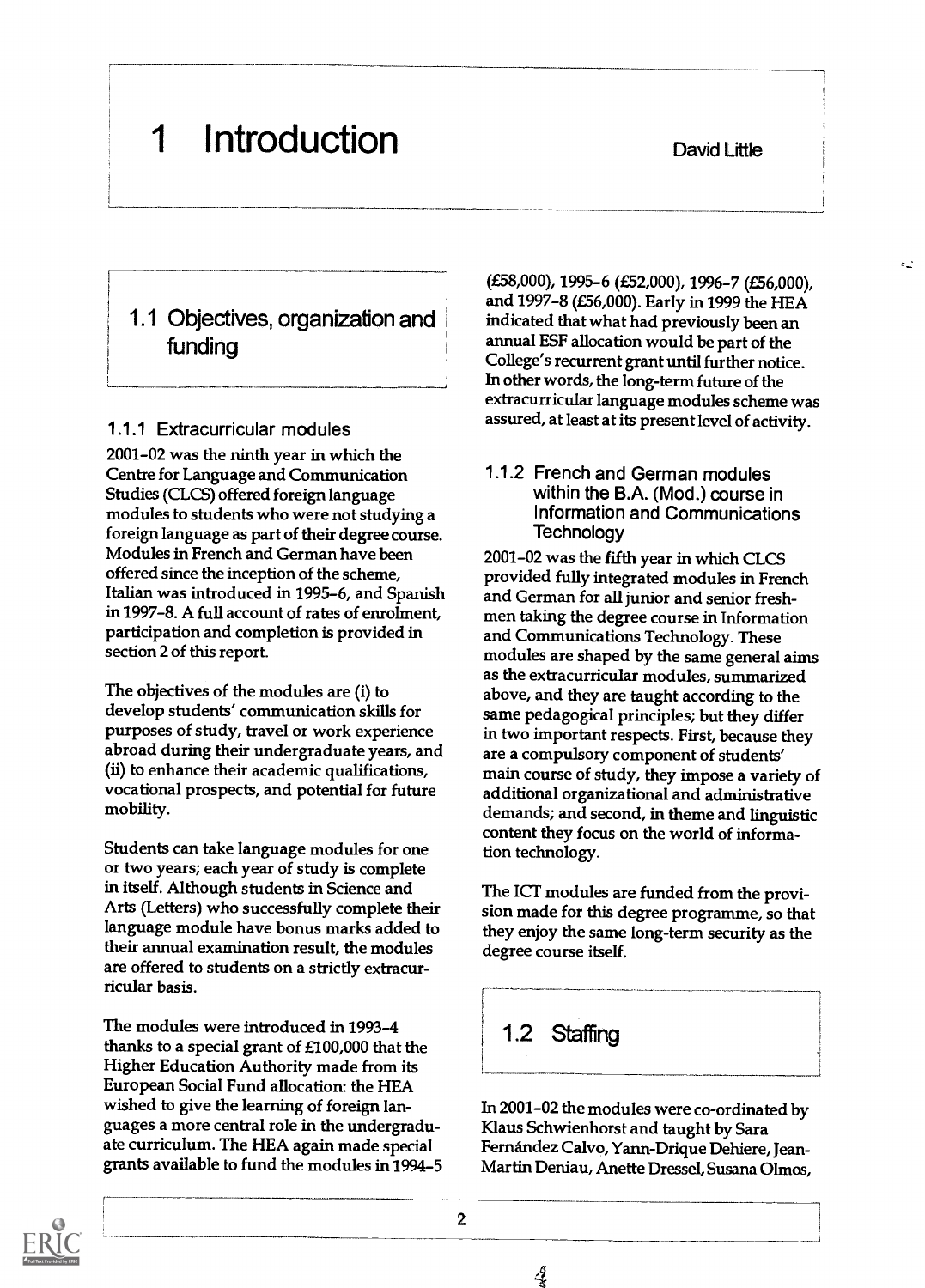Breffni O'Rourke, Klaus Schwienhorst, Florence Signorini, and Helmut Sundermann. The success of the modules and the plaudits that they have again earned from the external examiners (see section 3 of this report) are due to the commitment and skill of this team of fulltime and part-time teachers and the support they draw from CLCS's research-anddevelopment activities.

1.3 CLCS's commitment to a research-and-development ethos

CLCS has always delivered its language modules within a research-and-development loop. Currently our principal focuses for research and development are (i) the use of the Council of Europe's European Language Portfolio (ELP) as a tool for the organization of learning and learner self-assessment, and (ii) the further development of tandem language learning in partnership with institutions in Germany, Belgium and France, using CLCS's MOO (text-based virtual reality). These two activities are described in greater detail in section 2 of this report. Here it is worth noting (i) that CLCS has played a major role in the Council of Europe's piloting procedures, which were a prelude to the introduction of the ELP on a large scale throughout Europe in 2001 (the European Year of Languages); (ii) that the version of the ELP now available to university language centres throughout Europe was developed in CLCS; and (iii) that the further development of our MOO has been supported by a grant from the Centre for Learning Technology.

## 1.4 Future prospects

The language modules that are the focus of this report provide two models, one extracurricular and the other fully integrated, for the realization of the second/ foreign language dimension of College's Broad Curriculum policy.

Since their introduction the extracurricular modules have been subject to a high level of drop-out in Michaelmas term. On the whole, those students who complete extracurricular modules have a higher level of proficiency in their chosen language when they enrol for their module than those who drop out. This surely runs counter to the intention underlying the Broad Curriculum initiative. At the same time, the students who complete extracurricular modules achieve a commendably high level of proficiency in their target language, which represents significant added value.

Rates of participation in the extracurricular modules in 2001-02 were higher than in 2000- 01. In Michaelmas term 2002 CLCS took several measures designed to improve matters further. First indications are that these measures will prove successful.

The fully integrated modules are by definition proof against student drop-out. That they too deliver a high level of learner satisfaction is confirmed by the fact that we now provide extracurricular modules for junior sophisters taking the B.A. (Mod.) in Information and Communications Technology (see 2.3.3 below). However, the decline in the number of junior and senior freshmen taking this course raises serious concerns about its long-term sustainability: 202 in 1999-2000, 169 in 2000- 01, 108 in 2001-02, 55 in 2002-03 .

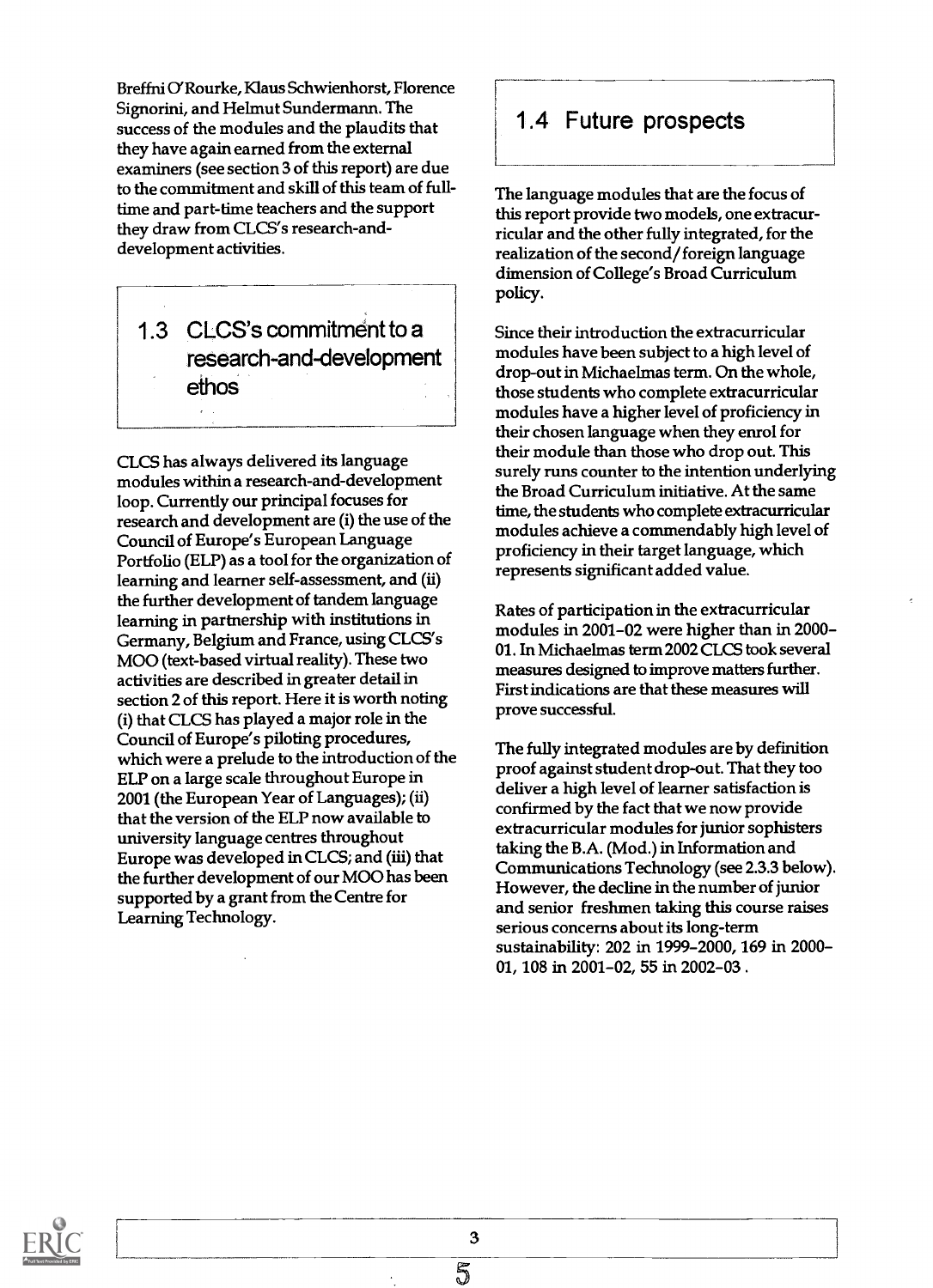# 2 Language modules in 2001-02 Klaus Schwienhorst

# 2.1 Extracurricular modules

#### 2.1.1 Modules offered

The modules offered in 2001-02 were as follows:

Monday evening

- German for beginners in Arts, Science, and Engineering, Year 1
- German for beginners in Arts, Science and Engineering, Year 2
- Italian for beginners in Arts and Science, Year 1
- Italian for beginners in Arts and Science, Year 2
- Spanish for non-beginners in Arts and Science, year 1
- Spanish for non-beginners in Arts and Science, year 2

Tuesday evening

- French for non-beginners in Health Sciences, Year 1
- French for non-beginners in Arts, Science and Health Sciences, Year 2
- German for non-beginners in Engineering, Year 1
- German for non-beginners in Arts, Science and Engineering, Year 2

Wednesday evening

- French for non-beginners in Arts, Year 1
- French for non-beginners in Science, Year 1
- French for junior sophisters in ICT
- German for junior sophisters in ICT
- German for non-beginners in Arts, Year 1
- German for non-beginners in Science, Year 1

#### 2.1.2 Recruitment and rates of participation

The recruitment of students followed the same procedure as in previous years. Publicity and application forms were included in the mailing sent to incoming junior freshmen by the Admissions Office; separate mailings were made to rising senior freshmen in Engineering (including MSISS) and Computer Science and to students who had completed Year 1 modules in 2000-01.

Table 2.1 and Figure 2.1 summarize the rates of participation during the 23 weeks of the modules (expressed as a percentage of the total number of students enrolled for each module).

In Table 2.1, initial confirmed enrolment refers to the number of registered students on the first attendance sheet in week 2 of Michaelmas term. The final total recruitment adds to that number those students on waiting lists who were offered a place later in Michaelmas term. The percentage of students completing the modules has been calculated in relation to the initial confirmed enrolment.

As previous reports have noted, a rapid decline in junior freshman attendance is inevitable through Michaelmas term as students become fully aware of their study commitments and the social opportunities available in College; this is clearly visible in Figure 2.1. Nevertheless rates of completion for Year 1 modules were higher in 2001-02 than in 2000-01: 24% (71) compared with 19% (54). In the case of Year 2 modules, overall rates of completion were significantly higher than in 2000-01: 75% (47) compared with 48% (31). Overall 118 students completed the modules in 2001-02 (33% of the initial confirmed enrolment), compared with 84 (24%) in 2000-01. This represents a significant student commitment to what is, after all, an extracurricular programme.



4

ි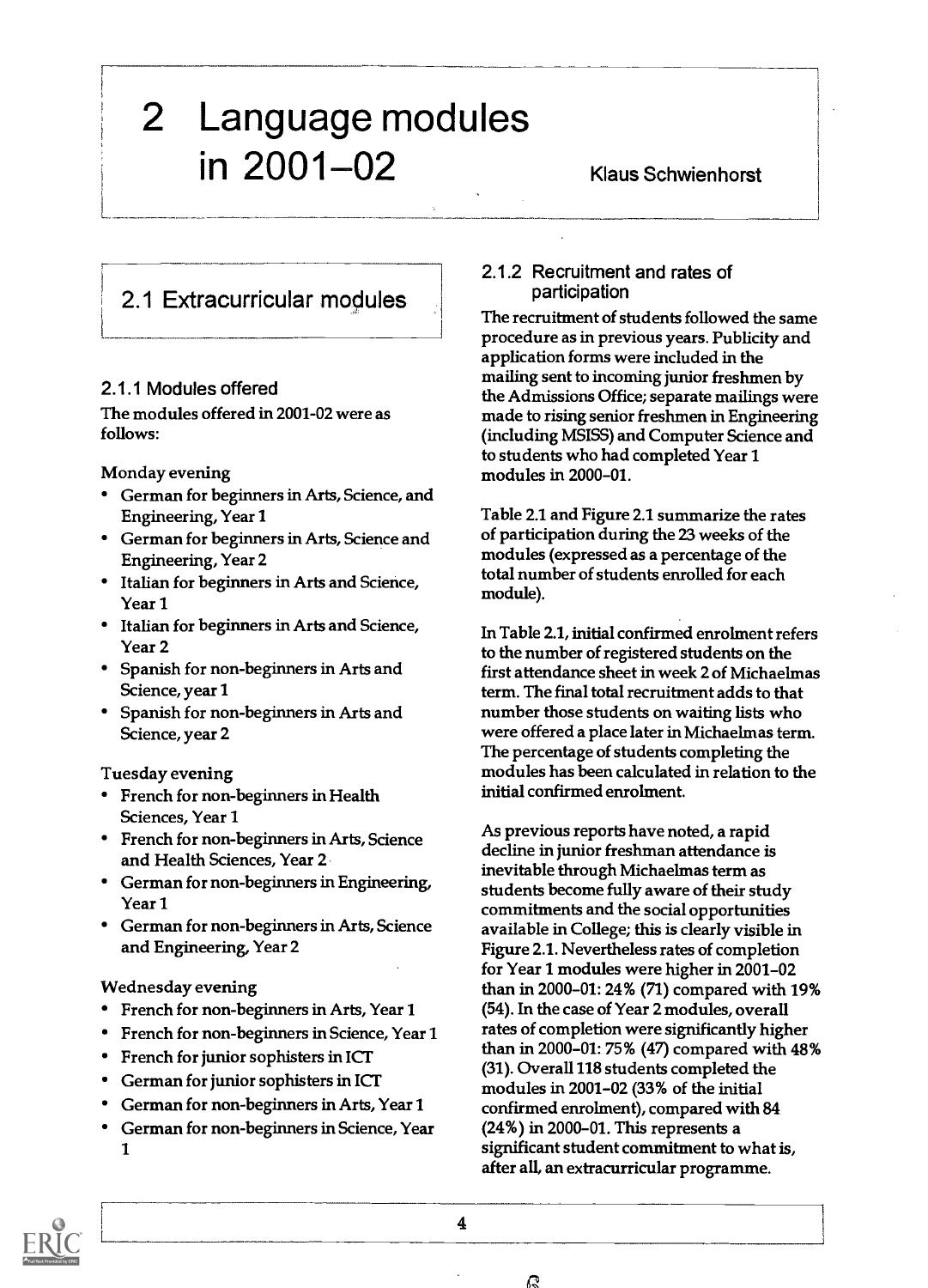| Module                           | Initial       | <b>Number</b> | Final       | <b>Number</b> |
|----------------------------------|---------------|---------------|-------------|---------------|
|                                  | confirmed     | attending     | total       | completing    |
|                                  | enrolment     | first session | recruitment | module        |
| Year 1 modules                   |               |               |             |               |
| German beginners in Arts,        | 9 Arts        | 23 (68%)      | 50          | 8 (24%)       |
| Science, & Engineering           | 5 Science     |               |             |               |
| (Monday)                         | 19 Eng.       |               |             |               |
|                                  | 1 Health Sc.  |               |             |               |
| Spanish nonbeginners in          | 21 Arts       | 21 (86%)      | 26          | 8(25%)        |
| Arts & Science                   | 10 Science    |               |             |               |
| (Monday)                         | 1 Health Sc.  |               |             |               |
| Italian beginners in Arts &      | 23 Arts       | 26 (79%)      | 47          | 12 (36%)      |
| <b>Science</b>                   | 8 Science     |               |             |               |
| (Monday)                         | 2 Health Sc.  |               |             |               |
| French non-beginners in          | 1 Arts        | 26 (76%)      | 31          | 1 (3%)        |
| <b>Health Sciences</b>           | 1 Science     |               |             |               |
| (Tuesday)                        | 32 Health Sc. |               |             |               |
| German non-beginners in          | 33 Eng.       | 26 (79%)      | 36          | 6(18%)        |
| Engineering                      |               |               |             |               |
| (Tuesday)                        |               |               |             |               |
| French non-beginners in          | 33 Science    | 30 (75%)      | 53          | 16 (40%)      |
| Science                          | 7 Eng.        |               |             |               |
| (Wednesday)                      |               |               |             |               |
| French non-beginners in Arts     | 34 Arts       | 27 (75%)      | 45          | 9(25%)        |
| (Wednesday)                      | 2 Science     |               |             |               |
| German non-beginners in          | 22 Arts       | 13 (59%)      | 21          | 1 (5%)        |
| Arts                             |               |               |             |               |
| (Wednesday)                      |               |               |             |               |
| German non-beginners in          | 1 Arts        | 25 (74%)      | 42          | 10 (29%)      |
| Science                          | 29 Science    |               |             |               |
| (Wednesday)                      | 4 Health Sc.  |               |             |               |
| Year 1 total                     | 298 students  | 217 (73%)     | 351         | 71 (24%)      |
|                                  |               |               |             |               |
| Year 2 modules                   |               |               |             |               |
| German beginners in Arts,        | 2 Science     | 3(100%)       | 3           | 2(67%)        |
| <b>Science &amp; Engineering</b> | 1 Eng.        |               |             |               |
| (Monday)                         |               |               |             |               |
| Italian beginners in Arts &      | 8 Arts        | 8 (73%)       | 11          | 6 (55%)       |
| Science                          | 3 Science     |               |             |               |
| (Monday)                         |               |               |             |               |
| French non-beginners in          | 7 Arts        | 18 (69%)      | 28          | 18 (69%)      |
| Arts, Science & Health Sc.       | 15 Science    |               |             |               |
| (Tuesday)                        | 4 Health Sc.  |               |             |               |
| German non-beginners in          | 2 Eng.        | 2 (100%)      | 3           | 3 (150%)      |
| Arts, Science & Engineering      |               |               |             |               |
| (Tuesday)                        |               |               |             |               |
| Spanish nonbeginners in          | 5 Arts        | 6 (86%)       | 8           | 6 (86%)       |
| Arts & Science                   | 1 Science     |               |             |               |
| (Monday)                         | 1 Eng.        |               |             |               |
| French for ICT                   | 7 Eng.        | 7 (100%)      | 7           | 7 (100%)      |
| German for ICT                   | 7 Eng.        | 7 (100%)      | 7           | 5 (71%)       |
| Year 2 total                     | 63 students   | 51 (81%)      | 67          | 47 (75%)      |
|                                  |               |               |             |               |
| Total                            | 361 students  | 268 (74%)     | 418         | 118 (33%)     |
|                                  |               |               |             |               |

#### Table 2.1 Rates of participation

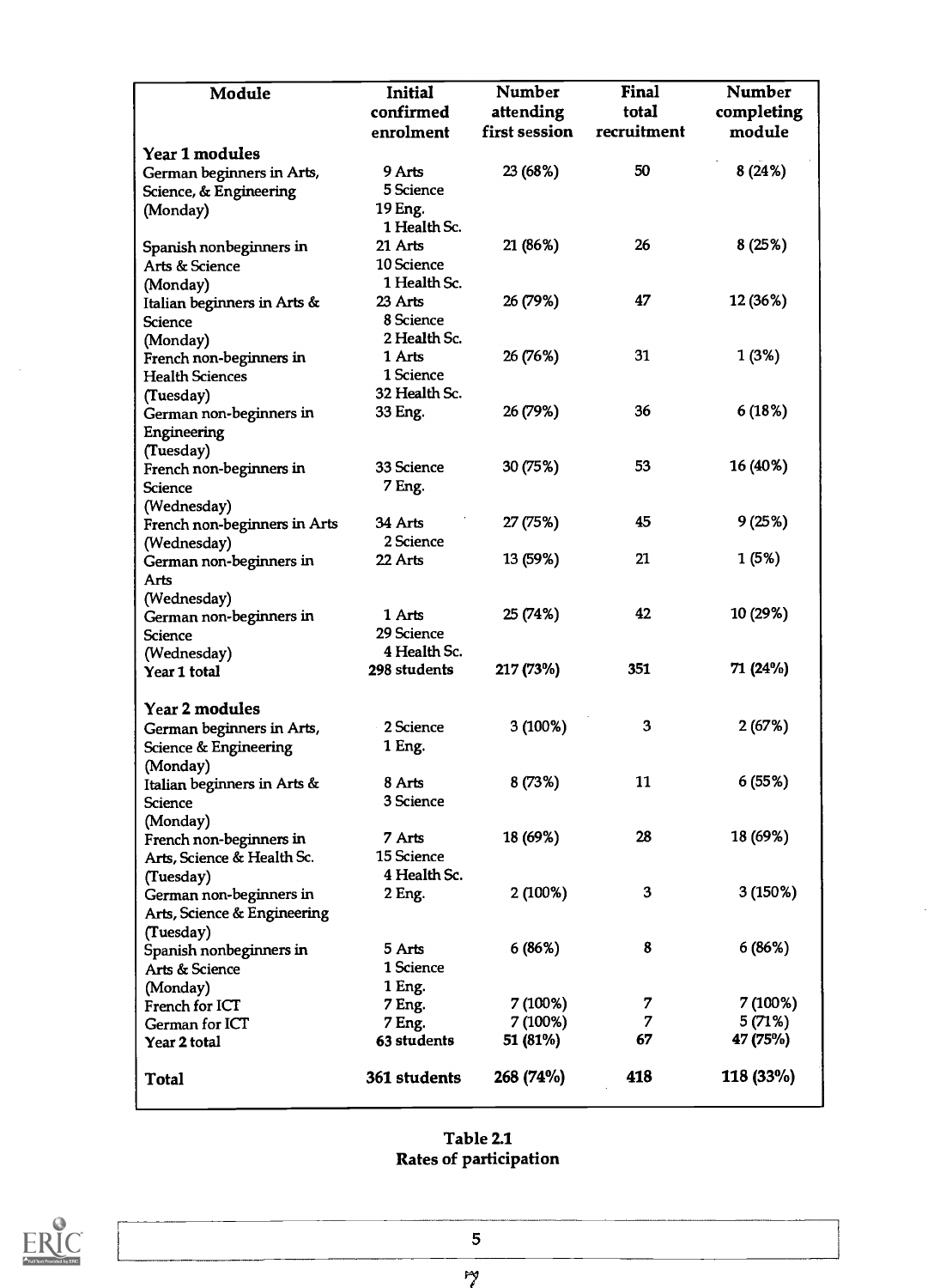

Figure 2.1 Rates of participation

#### 2.1.3 Design of the modules

The project cycle structure first introduced in 1997-8 was used again in all the modules. Following a period of induction in the first weeks of Michaelmas term, each module comprised a series of four-week project cycles, each of which culminated in an oral presentation with associated written requirements. Projects are undertaken collaboratively by groups of four or five students. The rationale for such an approach is threefold. First, it facilitates use of the target language, which is a prerequisite for successful learning. Native speaker student assistants are employed to work with each group, and in this way the target language quickly becomes the dominant medium of communication. Secondly, project work allows students to focus on topics that they find interesting and relevant: the task descriptions that are distributed at the beginning of each project cycle are broad enough to encompass a wide range of topics as well as proficiency levels. Students are explicitly encouraged to draw on their major areas of study in preparing their projects. Thirdly, the skills inherent in the preparation and presentation of projects are not only typical of good learning practice but are also

transferable to other domains, including the world of work. Among the skills that students must reflect on and develop are:

- the ability to work effectively as part of a small team, as well as on an individual basis;
- the use of digital resources during the research phase of a project;
- the effective presentation of information, using a variety of visual aids.

The commitment that most students showed to their projects and presentations confirms the appropriateness of this course design.

In addition, both junior and senior freshmen worked on a project entitled "Focus on language". This project is designed to engage learners in analysis of the target language as they prepare and modify their own languagelearning activities. Students have to choose an authentic French/German text, and design a set of three interrelated exercises, together with solutions/ answers, around it. The project is supported by group tasks in which students evaluate one another's exercises. However, the assessment for this project is individual, thus affording students the opportunity to demonstrate their individual capabilities.



 $\mathcal{S}% _{0}$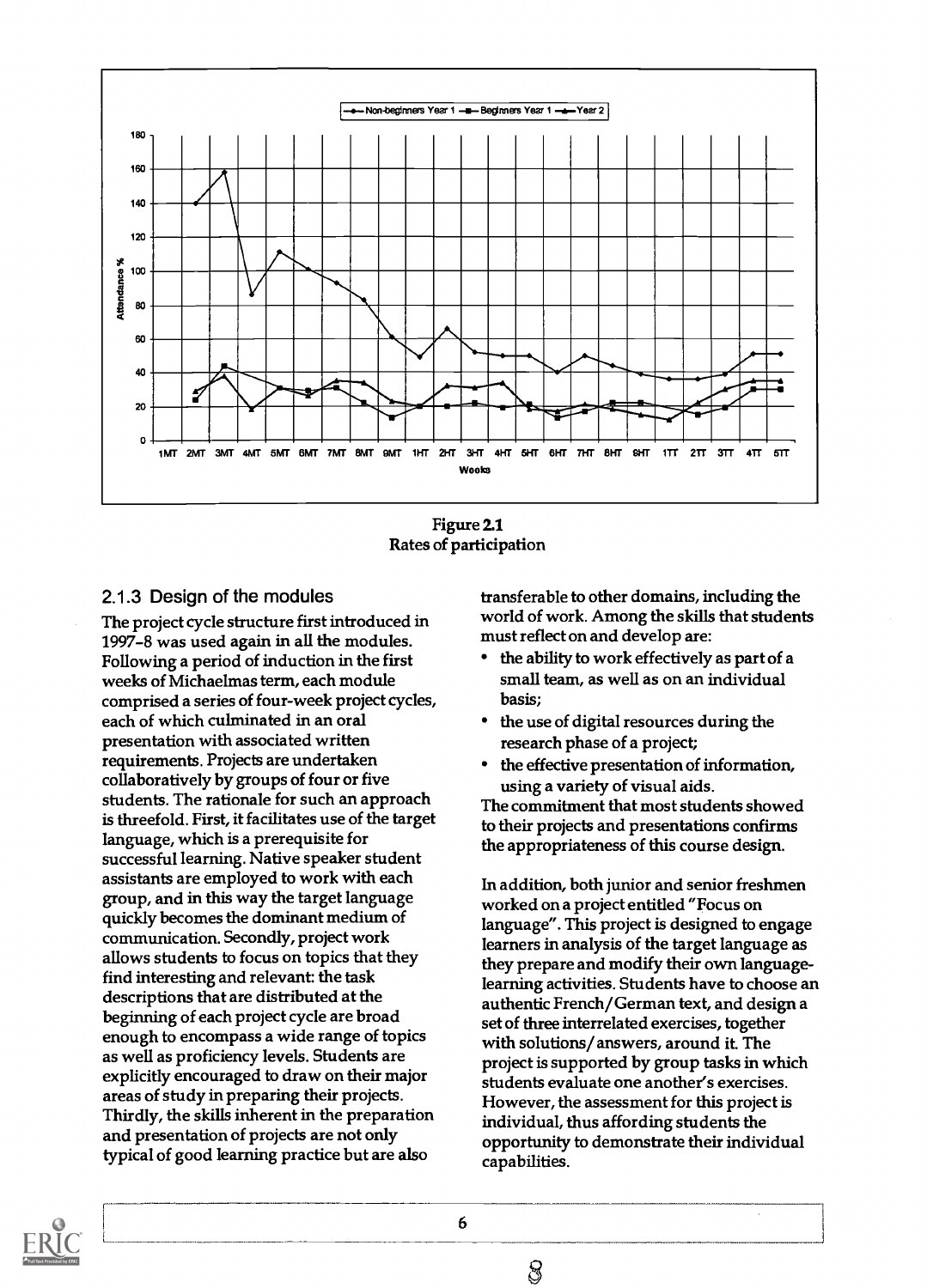CLCS has continued to pilot the Council of Europe's European Language Portfolio (ELP) with students taking the language modules. A revised version of the ELP was used extensively in beginners' classes, and a new version for non-beginners will be used in all modules in the academic year 2002-03. The ELP has three components: a language passport, which summarizes the owner's linguistic identity; a language biography, which provides a focus for planning, monitoring and evaluating the learning process; and a dossier, in which the owner keeps work done in the course of the year, personal glossaries, and source material used to support projects.

In the 2001-02 modules the use of the dossier was further developed. All workplans, e-mail exchanges or printouts which contributed to the development of projects were collected in the dossier. As in 2000-01, dossier requirements were formalized and students were expected to produce a personal vocabulary list, a full bibliography, written text, and source documents on the day they gave each oral presentation. This requirement was met with differing degrees of commitment; while some students demonstrated considerable capacity to organize their work, others tended to submit their work late and incomplete.

#### 2.1.4 Design of assessment procedures

The practice of continuous assessment, first introduced in 1998-9, was maintained: students were given marks by their teachers for each of the three project presentations in Michaelmas and Hilary terms. The same rating grids were used as in the end-of-year examinations.

The end-of-year assessments were held over two weeks towards the end of Trinity term. As in previous years, they comprised (i) a penciland-paper test consisting of a 100-word dictation and a battery of 4 C-tests, designed to measure students' general underlying control of the target language system, and (ii) the presentation of the final project. New pencil-and-paper tests were designed and piloted with native speakers in the course of the year. Project presentations were marked by two examiners working independently of each other.

#### 2.1.5 Assessment results

71 students took the end-of-year assessments for Year 1 modules and 47 students took the end-of-year assessments for Year 2 modules (including optional French and German modules for junior sophisters in ICT; see 2.3.3 below). The results are summarised in Table



Figure 2.2 Extracurricular modules - assessment results (in detail)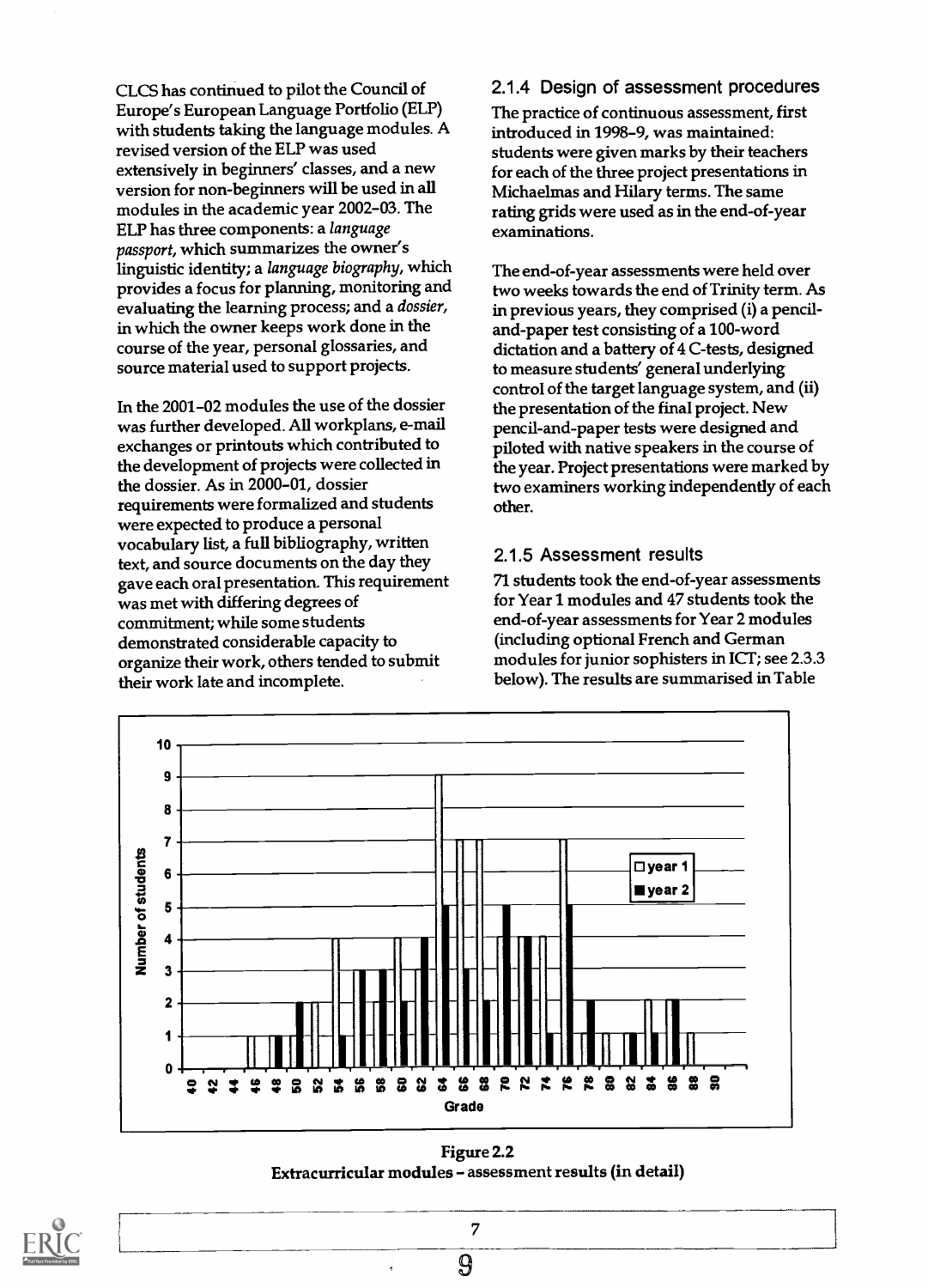| Module                                   | <b>Student</b><br>nos. | Average<br>mark | <b>Highest</b><br>mark | <b>Lowest</b><br>mark |
|------------------------------------------|------------------------|-----------------|------------------------|-----------------------|
| Year 1 modules                           |                        |                 |                        |                       |
| French for non-beginners in Arts         | 9                      | 68%             | 86%                    | 59%                   |
| French for non-beginners in Engineering  | $\mathbf{2}$           | 75%             | 75%                    | 74%                   |
| French for non-beginners in Science      | 14                     | 67%             | 81%                    | 54%                   |
| French for non-beginners in Health Sc.   | 1                      |                 | 72%                    |                       |
| German for non-beginners in Arts         | 1                      |                 | 76%                    |                       |
| German for non-beginners in Science      | 8                      | 65%             | 71                     | 52                    |
| German for non-beginners in Engineering  | 6                      | 67%             | 76%                    | 55%                   |
| German for non-beginners in Health Sc.   | $\mathbf{2}$           | 73%             | 75%                    | 70%                   |
| Spanish for non-beginners in Arts        | 7                      | 79%             | 87%                    | 56%                   |
| Spanish for non-beginners in Science     | 1                      |                 | 68%                    |                       |
| German for beginners in Arts             | 3                      | 68%             | 75%                    | 64%                   |
| German for beginners in Health Sciences  | 1                      |                 | 47%                    |                       |
| German for beginners in Engineering      | 4                      | 61%             | 64%                    | 54%                   |
| Italian for beginners in Arts            | 7                      | 58%             | 68%                    | 49%                   |
| Italian for beginners in Science         | 2                      | 49%             | 53%                    | 45%                   |
| Italian for beginners in Health Sciences | 3                      | 60%             | 65%                    | 52%                   |
| Year 2 modules                           |                        |                 |                        |                       |
| French for non-beginners in Arts         | 4                      | 70%             | 81%                    | 58%                   |
| French for non-beginners in Science      | 13                     | 66%             | 75%                    | 53%                   |
| French for non-beginners in Health Sc.   | 1                      |                 | 69%                    |                       |
| French for ICT                           | 7                      | 69%             | 76%                    | 62%                   |
| German for non-beginners in Arts         | 1                      |                 | 86%                    |                       |
| German for non-beginners in Engineering  | 2                      | 73%             | 86%                    | 60%                   |
| German for beginners in Science          | 1                      |                 | 62%                    |                       |
| German for beginners in Engineering      | 1                      |                 | 61%                    |                       |
| German for ICT                           | 5                      | 69%             | 76%                    | 56%                   |
| Spanish for non-beginners in Arts        | 3                      | 75%             | 83%                    | 64%                   |
| Spanish for non-beginners in Engineering | 1                      |                 | 58%                    |                       |
| Spanish for non-beginners in Science     | $\overline{2}$         | 70%             | 77%                    | 62%                   |
| Italian for beginners in Science         | 6                      | 54%             | 64%                    | 47%                   |

#### Table 2.2 Assessment results

2.2, which shows the range of student performance classified by module and faculty. Figure 2.2 shows the assessment results in detail, while Figure 2.3 shows them according to class.

Of the students taking Year 1 modules, 38% were placed in the first class, 41% achieved a II.1, and 18% achieved a II.2. Of the students taking Year 2 modules, 45% were placed in the first class, 34% achieved a II.1, and 19% achieved a II.2. These results are similar to the results in 2000-01, although a higher percentage of students achieved a first-class mark in 2000-01.



<u>ransmission</u>

8

まわ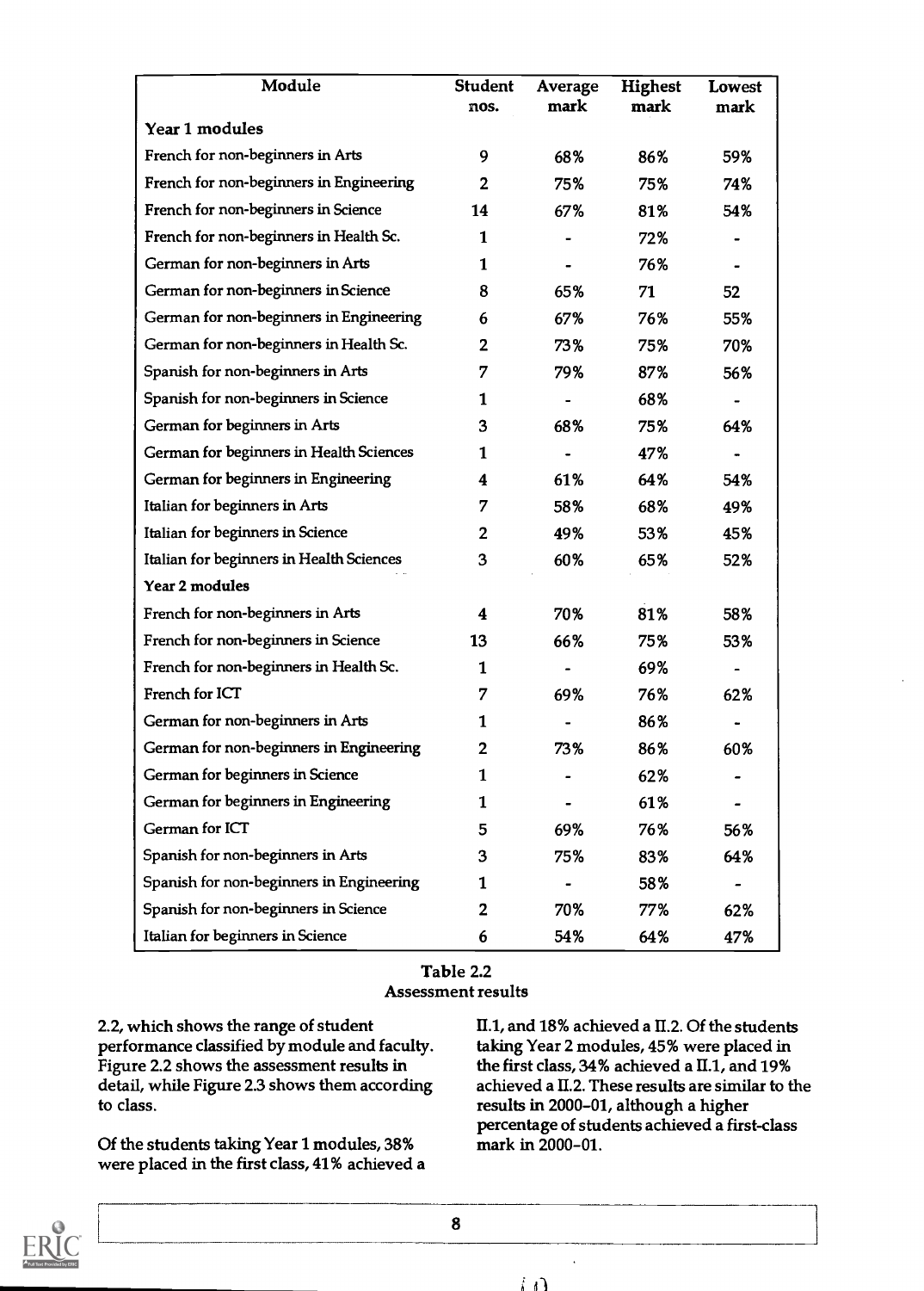

Figure 2.3 Extracurricular modules - assessment results (grades and percentage of year)

Each year a high proportion of students taking the extracurricular modules achieve I and II.1 results. In 2001-02, the proportion was slightly higher than in 2000-01: 79% of Year 1 students (76% in 2000-01:) and 79% of Year 2 students and junior sophisters in ICT (77% in 2000-01). This seems to confirm that the modules are completed by students who are more than averagely skilled at managing their time and study commitments and are strongly motivated to gain the best possible advantage from their undergraduate years in university. Teachers frequently commented on the excellent quality of students taking the Year 2 modules and the French and German modules for junior sophisters in ICT.

# 2.2 Fully integrated modules

#### 2.2.1 Rates of participation

Students taking the B.A. (Mod.) in Information and Communications Technology are obliged to take a non-beginner module in either French or German in their junior and senior freshman years. They decide which language they will study on the basis of their Leaving

Certificate results. In 2001-02, 108 students took these modules, as follows:

|    |     | Total French German |     |  |
|----|-----|---------------------|-----|--|
| JF | 46. | -33                 | -13 |  |
| SF | 62  | 50                  | 12  |  |

The ICT modules comprise one two-hour contact session per week and at least one tutorial meeting with each student per term. Attendance at all sessions is compulsory. During tutorials, learning difficulties are discussed and work is assigned which addresses individual weaknesses. The basis of tutorial sessions in 2001-02 was a written task assigned to each student at the beginning of the academic year. The texts students submitted were analysed by tutors and used as a focus for tutorial discussion. Students were then assigned a larger task (approximately six hours' work) to be completed in advance of the next tutorial session.

#### 2.2.2 Course design

The ICT modules are broadly similar in structure to the extracurricular modules: a period of induction followed by four project cycles. In the junior freshman year the topics

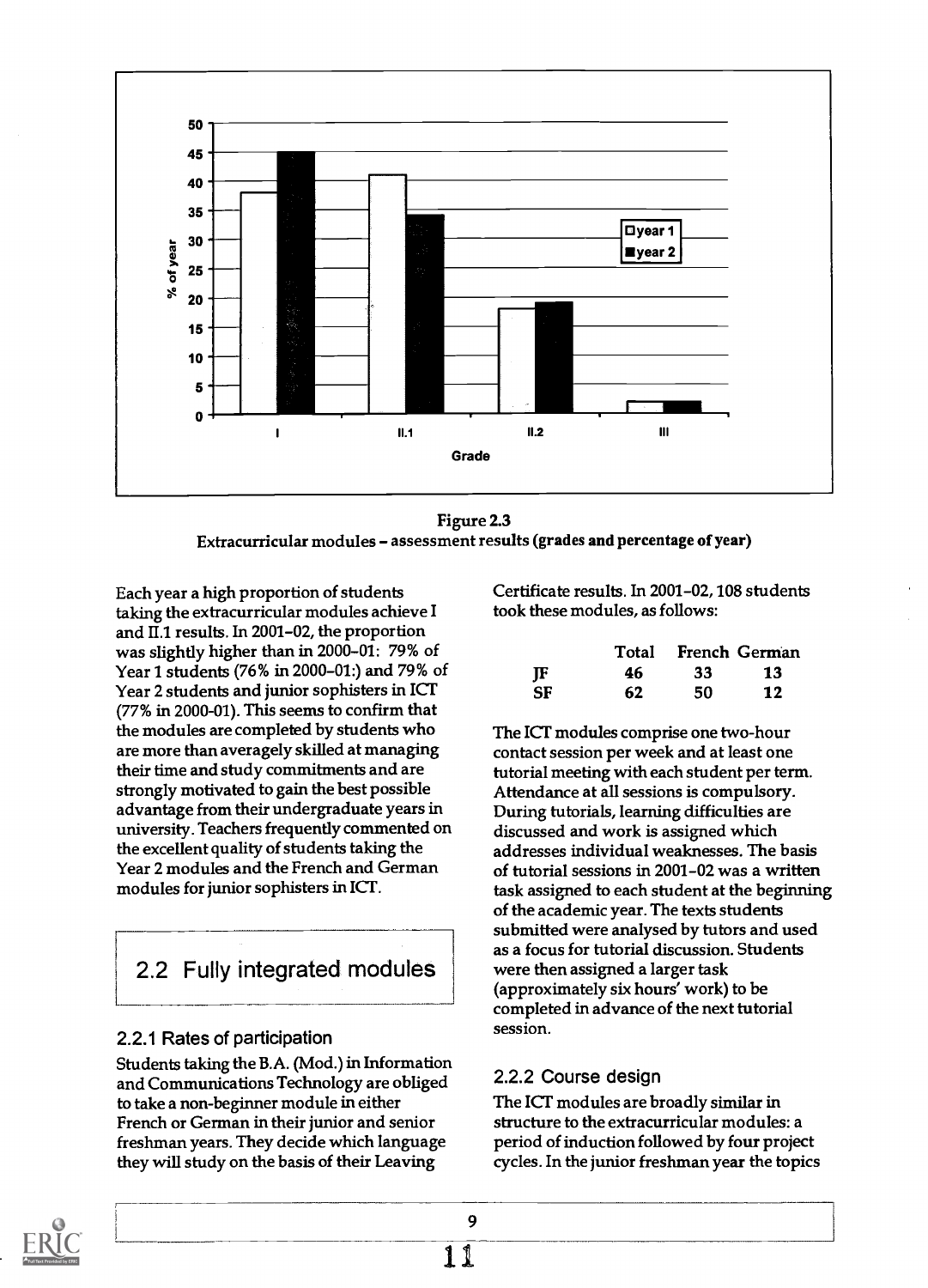for project presentations include: a public hearing/ debate on a particular social or environmental issue; the creation of a web site; and an information booklet containing general or specific information of interest to visitors to France or Germany. The emphasis is on raising levels of general language proficiency and developing the skills necessary for the collaborative preparation of projects.

In the senior freshman year the modules are designed with students' principal areas of study in mind. Thus the project topics include: a report on a particular area of computer technology; a review of a French/German web site; and a discussion of the role of computers in society.

In addition, both junior and senior freshmen completed a "Focus on language" project (cf. 2.1.3 above) for which they were encouraged to use computer-related texts.

ICT students used the ELP in the same way as students taking the extracurricular modules (see 2.1.3 above). In addition, the selfassessment that is central to the ELP process counted for 10% of students' final mark .

We noted in the report for 2000-01 that the

dossier component of the ELP had given rise to two problems. First, some students ignored (or perhaps were unaware of) the usual conventions of citation and attribution; second, some students made uncritical use of machine translation tools. While the first problem persists, the number of students who have used machine translation has decreased, probably due to two factors: (i) guidelines on plagiarism were included in the course handbook; and (ii) we encouraged students to use machine translation (from the target language into English) as an aid to reading comprehension, which may have promoted a more critical view of what machine translation can achieve.

#### 2.2.3 Assessment results

Students taking the B.A. (Mod.) ICT modules were assessed in the same way as those taking evening language modules: continuous assessment in Michaelmas and Hilary terms and formal end-of-year assessment (but including teacher-monitored self-assessment) in Trinity term. Figures 2.4 and 2.5 provide a graphic overview of the assessment results. Of the 46 junior freshmen, 7% achieved a firstclass mark, 26% achieved II.1, 24% achieved II.2, 22% achieved III, and 21% failed. Of the 62 senior freshmen, 8% achieved a first-class



Figure 2.4 BA ICT final assessment results (numbers)

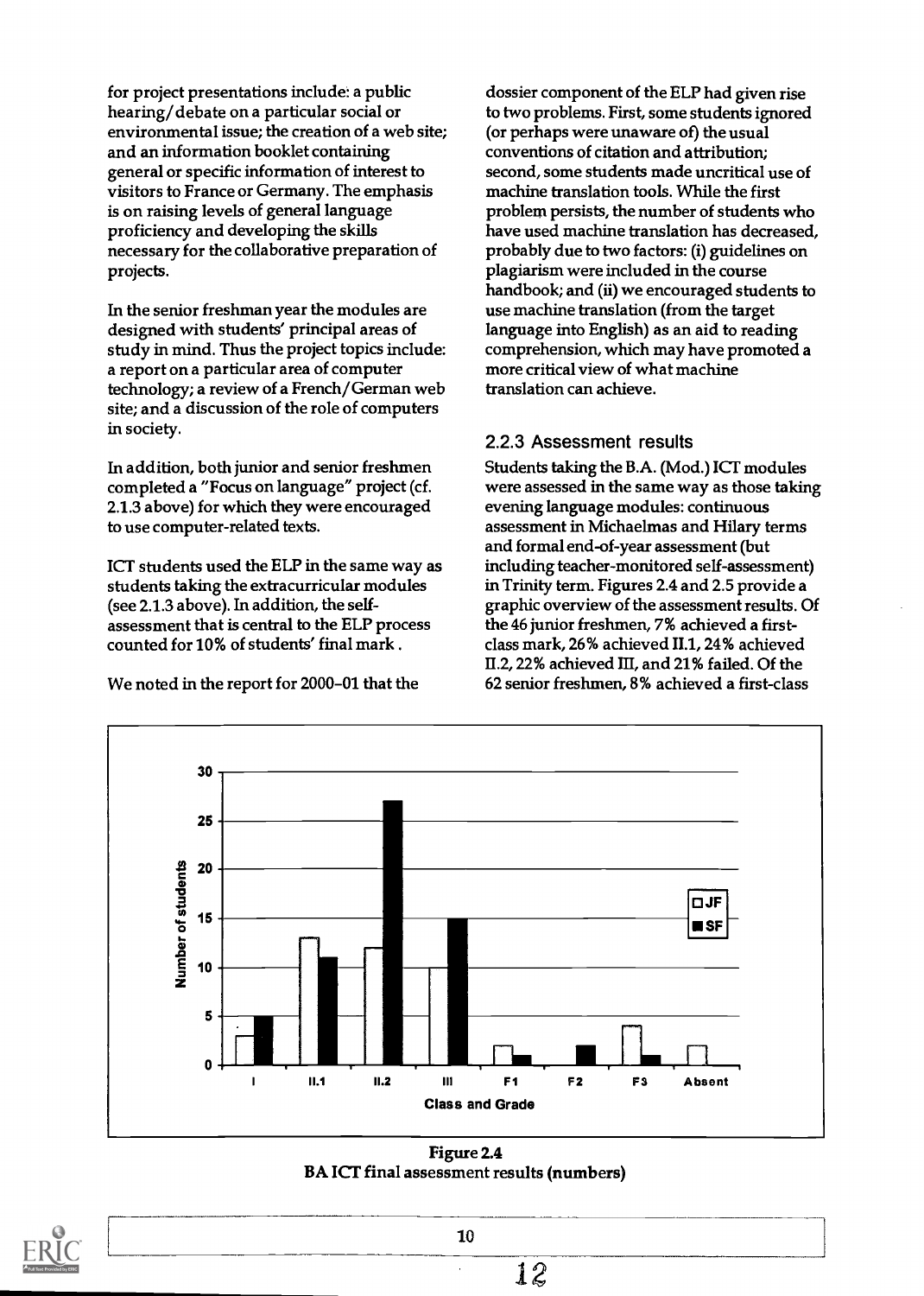

Figure 2.5 BA ICT final assessment results (percentage of year)

mark, 18% achieved II.1, 44% achieved II.2, 24% achieved III, and 7% failed. As in previous years, senior freshman results were on average better than junior freshman results, though the difference was not as pronounced as in previous years. Indeed, compared with 2000-01, more junior than senior freshmen achieved I or II.1 marks (though more junior than senior freshmen failed the course). It should be noted that when junior freshmen fail, they tend to do so by a substantial margin.

# 2.3 Future directions

#### 2.3.1 MOOs (text-based virtual reality)

Since 1999-2000, the ICT German modules have included a one-term bilateral MOO tandem project with Fachhochschule Rhein-Sieg near Bonn, Germany. In 2001-02 we organized a number of tasks around computerrelated texts, which students discussed both in real time in the MOO and via e-mail. Following the principles of tandem language learning, students were urged to divide their MOO sessions and their e-mail exchanges

equally between English and German. MOO sessions are recorded automatically and sent to each student and the teacher for evaluation, reflection, and future re-use. Students were required to keep learner diaries and write an essay on their MOO experience.

In 2001-02 we also set up a MOO project with the University of Louvain in Belgium for senior freshmen taking the French module. Both sides agreed on a number of tasks to be completed by student pairs, which yielded a large corpus of data that will be evaluated over the coming months. We plan to extend the German and French MOO projects from one to two terms in the academic year 2002- 03.

#### 2.3.2 Tutorial work in ICT

As anticipated in last year's report, we employed native-speaker students to help correct tutorial work. This comprised a variety of tasks that individual students were required to accomplish during the year, depending on their individual weaknesses. Some of the tutorial work in Michaelmas term involved working with native speakers on telecommunications projects (see 2.3.1).

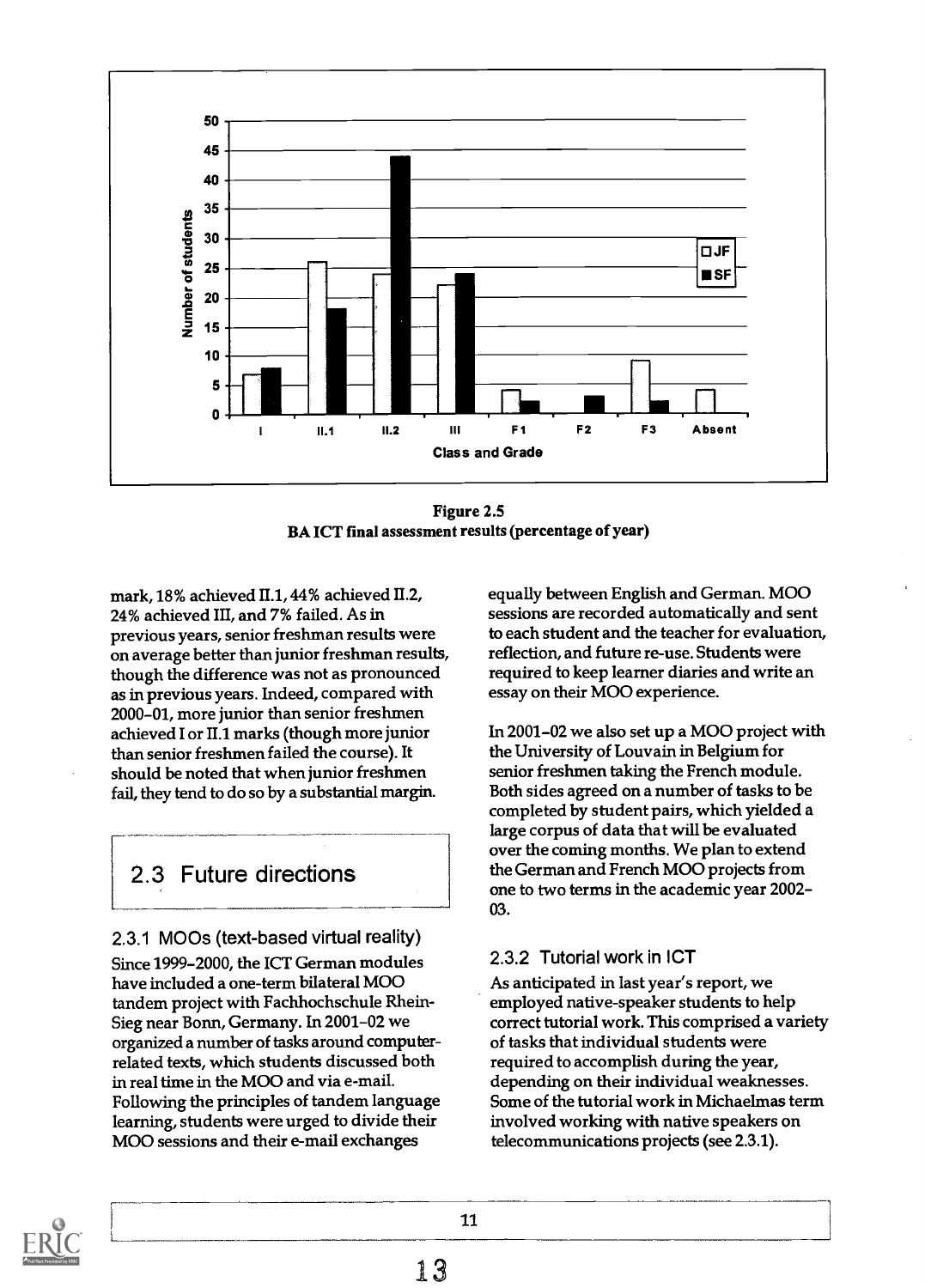#### 2.3.3 Junior Sophister option for ICT students

As already noted, in 2001-02 we introduced optional extracurricular (evening) French and German modules for junior sophisters in ICT. These modules consisted of fewer contact sessions and longer project cycles than all other modules. Of the 14 students who initially enrolled,12 completed their module; 7 achieved a first-class result, 4 achieved II.1, and 1 achieved 11.2. On the basis of these

results we have decided to offer these modules on a regular basis.

#### 2.3.4 Faculty of Health Sciences

From 2002-03, in addition to existing arrangements, students in the Faculty of Health Sciences will be offered places in the evening modules in their fourth and fifth years. This should be seen as another step towards the implementation of College's Broad Curriculum policy.

# 3 External examiners' reports

## 3.1 French

Dr Casimir d'Angelo Language Unit University of Cambridge

#### 3.1.1 Introduction

In 2001-02, I started a three-year term as external examiner for extracurricular and fully integrated (ICT) French modules. From 29 April to 1 May 2002 I observed presentations by students taking both kinds of module.

## 3.1.2 Extracurricular modules

From the beginning, it appears obvious that the teaching of the course is thorough and effective, and that a very good relationship exists between teachers and students. Students are aware that they have to work hard in order to succeed: the regular language assignments are carried out seriously, with due attention paid to formal accuracy. The assessment of the assignments by the teachers is careful and accurate: students are rewarded positively for good work but they are nonetheless made aware of areas of weakness (see 3.1.4, remarks on pronunciation).

The students clearly took considerable care in preparing their oral presentations. Their chosen subjects covered a wide range of aspects of French life. In general the students'

speech was articulate. On the other hand, when responding to examiners' questions after the presentations, their ability to "think on their feet" in using the language was not always so marked.

As for the quality of assessment, the guidelines were of a high standard and examiners interpreted them in an appropriately systematic manner when completing the rating sheets. The indicated expectations of attainment were clear, and what I have heard of the presentations suggests that most students were well up to the expected standards.

The students also had to produce written dossiers to accompany their presentations. These called on computer and other skills which should be widely applicable in other fields in later life, such as successful use of the internet in French.

## 3.1.3 Integrated ICT modules

The group presentation obviously reached its target regarding interaction and equal participation. Students tried hard to balance speaking time within the group, giving a chance to the weaker students to cope adequately.

In the final projects, students chose a wide range of relevant topics under the general heading of "Computing and Society". Examples were: "Les jeux videos et les

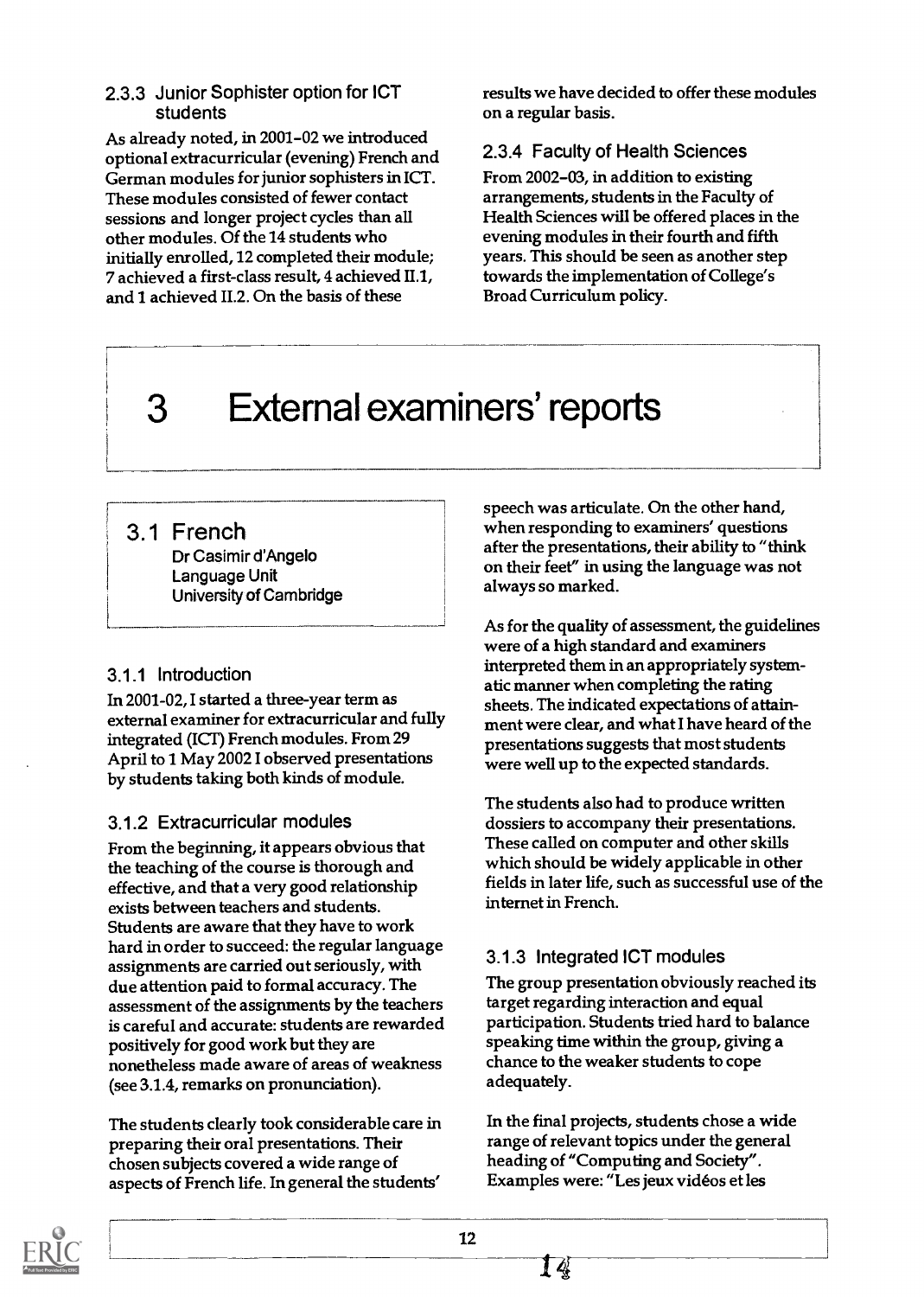enfants", "L'apprentissage assiste par ordinateur", "Les dangers des téléphones portables". All groups presented in a lively way and to a high standard of knowledge. Students are responsible for organizing their own learning, and from what I saw we can guess they organized it well. The hard work on preparation was evident, with strong efforts in the development of vocabulary and choice of complex stuctures for the topics chosen. Where the work on vocabulary was at its best, students were at ease in the unstructured parts of the exercise. For any student to achieve good results in this, a systematic approach to the gradual broadening of relevant vocabulary from the internet and other sources is required. Those students who were less successful in this task sometimes showed signs of real difficulty in finding the right vocabulary in answer to examiners' questions.

The written dossiers were very well prepared, in a carefully developed way. The students were clearly led to understand the importance of a gradual progression of knowledge. This is important in many other situations besides language learning, where it is essential.

Underlying this is an original methodology that requires the students to reflect on the language learning process as they go along. The carefully systematic methods of stimulating and evaluating these skills are most impressive.

#### 3.1.4 General comments

Pronunciation In general, the weakest area lay in pronunciation. The commonest error observed lay in a tendency among a significant number of students to pronounce some words according to the rules of English, at least where words are spelt the same way and mean the same thing in both languages (e.g. "nation", "France", "regime" etc.). This is more an error of application than of competence. Improvement can be achieved by picking up such errors whenever students make them. A few weeks' practice should be sufficient, making clear that all words encountered are French, so that only French rules can apply. It would be desirable to extend and intensify any exercises already used to assert consistency in pronunciation standards.

Organization of orals The strength of the extracurricular modules is partly due to the fact that they are not compulsory. But both strengths and weaknesses can arise from the non-compulsory character of the modules. In general, the lack of compulsion means that the module will attract only those students who are most committed to learning the language. However, when such a system works best, this motivation is reinforced by an insistence on rigour in the examination, for instance, as well as in the teaching process. The degree of consistency this implies was not always evident in the tests under review. For example, in some tests every group was required to stay for the whole session, so that all groups listened to all the others. On other occasions, students were allowed to leave the hall as soon as their group had completed its presentation. There is a risk that this may give an undue advantage to those who present last: not only will they be more aware of the standard required after hearing the other groups, but the tension induced by speaking to an audience of peers will be reduced. Greater care would also be desirable in consistently applying standards of punctuality to all concerned.

#### 3.1.5 Conclusion

The specific aims of the language courses in CLCS vary according to levels, but the guiding principle is to make the students better equipped for autonomous learning. CLCS clearly provides the type of teaching required to fulfil such an aim. This seems to me an extremely positive approach when we think of the future of our students: it has now become obvious that a significant number of them will work in an international environment and will be confronted with unexpected cultures whose language they will have to learn.

Guidelines and reports from previous years were sent to me well in advance, and I wish to thank Klaus Schwienhorst for his most effective assistance. The French test coordinators were extremely helpful despite the many simultaneous tasks they had to carry out at such crucial moments. I would have appreciated a fuller opportunity to discuss the methods used with the coordinators before the orals actually started. Some time is naturally required by

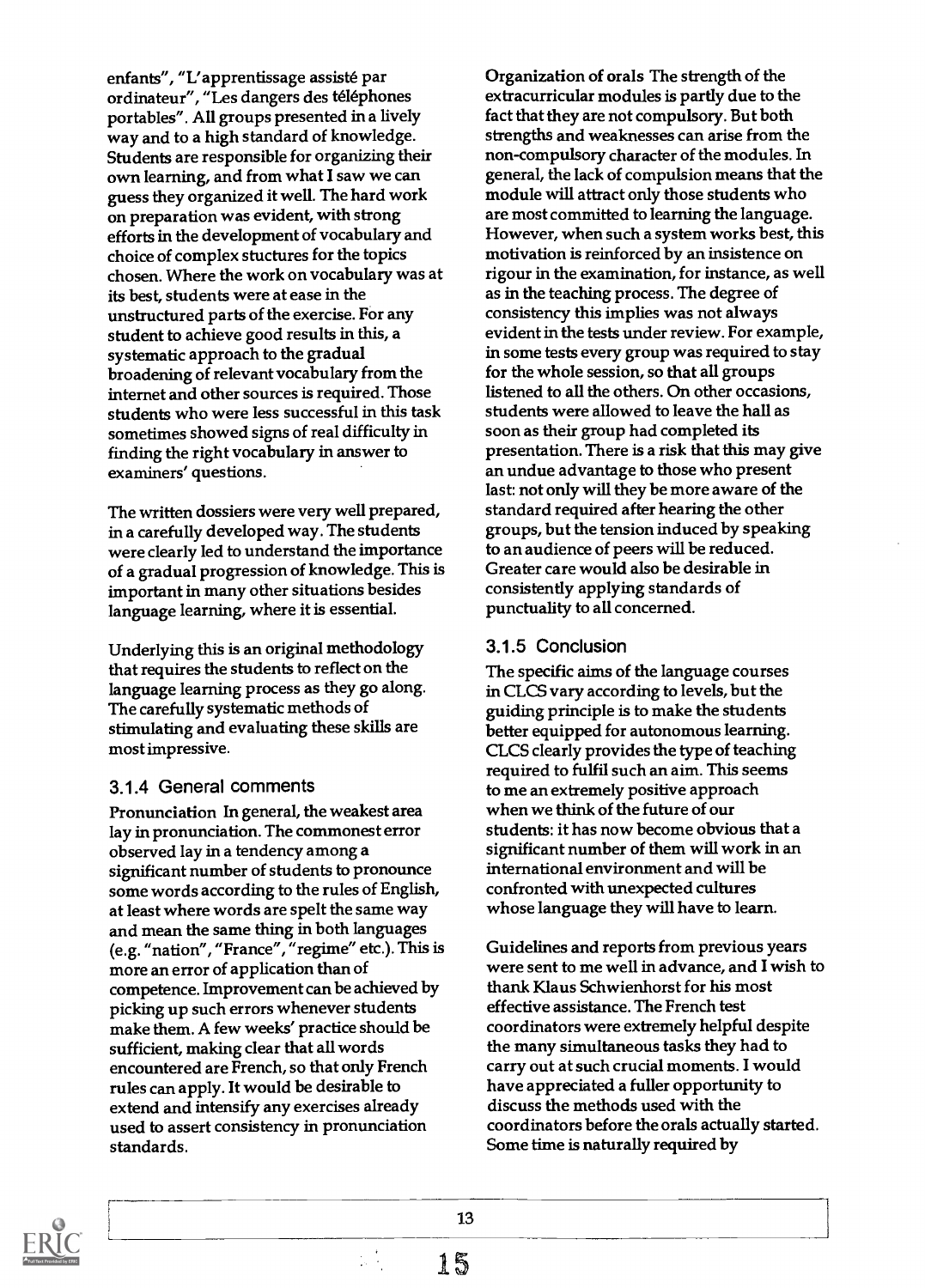coordinators before the start to put the technical facilities in place, and it would have been useful to reserve some further time before that to enable the external examiner to be fully briefed.

3.2 German Prof. Dr. Bernd Voss Technische Universitat Dresden **Germany** 

#### 3.2.1 Introductory remarks

2001-02 was my first year as external examiner for the two types of language course offered by the Centre for Language and Communication Studies: (i) the modules integrated into the BA (Mod.) in Information and Communications Technology (ICT) and (ii) the extracurricular modules for students of other disciplines (FLM). The visit was well prepared, with extensive documentation available in advance, access to all relevant materials and to oral examination sessions while in Dublin, and comprehensive documentation including videotapes sent afterwards. I wish to record my thanks here to Klaus Schwienhorst, Language Modules Coordinator, and his team for the excellent organization.

#### 3.2.2 Information received and presentations attended

The documentation received in advance was both comprehensive and informative: a course programme each for FLM and ICT, a Guide to Self-Access Study, guidelines for group presentations (for German/Italian beginners 1 and 2), detailed guidelines for the projects "Information Booklet" (French/German/ Spanish non-beginners 1, French/German ICT/JF), "Newsletter" (French/German/ Spanish non-beginners 2) and "Computers and Society" (French/German ICT/SF), and a series of rating sheets and assessment guidelines for oral presentations (beginners 1, 2, non-beginners, ICT students) and written presentations (non-beginners, ICT students).

The list demonstrates the detail and range of coverage of the documentation. The material clearly shows aim, approach, working methods, expectations of the learner, support available from the institution, and both general procedures and detailed criteria used in determining assessment results. This degree of transparency is unusual in this field and can be called a model of its kind, with the Guide to Self-Access Study a particularly outstanding example.

The oral presentations I attended took place on 29 and 30 April 2002. They covered the first and second years of the ICT programme, a German beginners group and a German for non-beginners group, the latter two from the extracurricular (FLM) programme. The project presentations of other groups were made available to me on videotape. In addition I was able to inspect the written work that served as a basis for the presentations.

#### 3.2.3 Course design

The number of contact hours in both programmes is very limited (about 40 hours per year in FLM and 60 hours per year in ICT, in both cases maximally extending over 2 years). This is at the extreme lower end of time investment in language learning likely to lead to practically useful results and needs to be borne in mind when evaluating the results.

The general approach is strongly individualized and learner-oriented rather than instruction-based, with a marked emphasis on providing the learner with a learning environment that encourages the development both of individual (language) discovery procedures and of interaction skills through use of the target language with peers and staff. This is in keeping with current thinking and research in foreign language learning and teaching. It also allows teachers and students to make judicious use of the very limited class time, with clear procedures and expectations for essential complementary work outside classroom hours.

#### 3.2.4 Assessment procedures

Course evaluation is based on continuous assessment and formal examination, in reasonable proportions (60/40 in ICT, 50/50 in FLM). Formal assessment is based on a project presentation and a paper-and-pencil test (dictation, C-test). There are comprehensive assessment guidelines for the

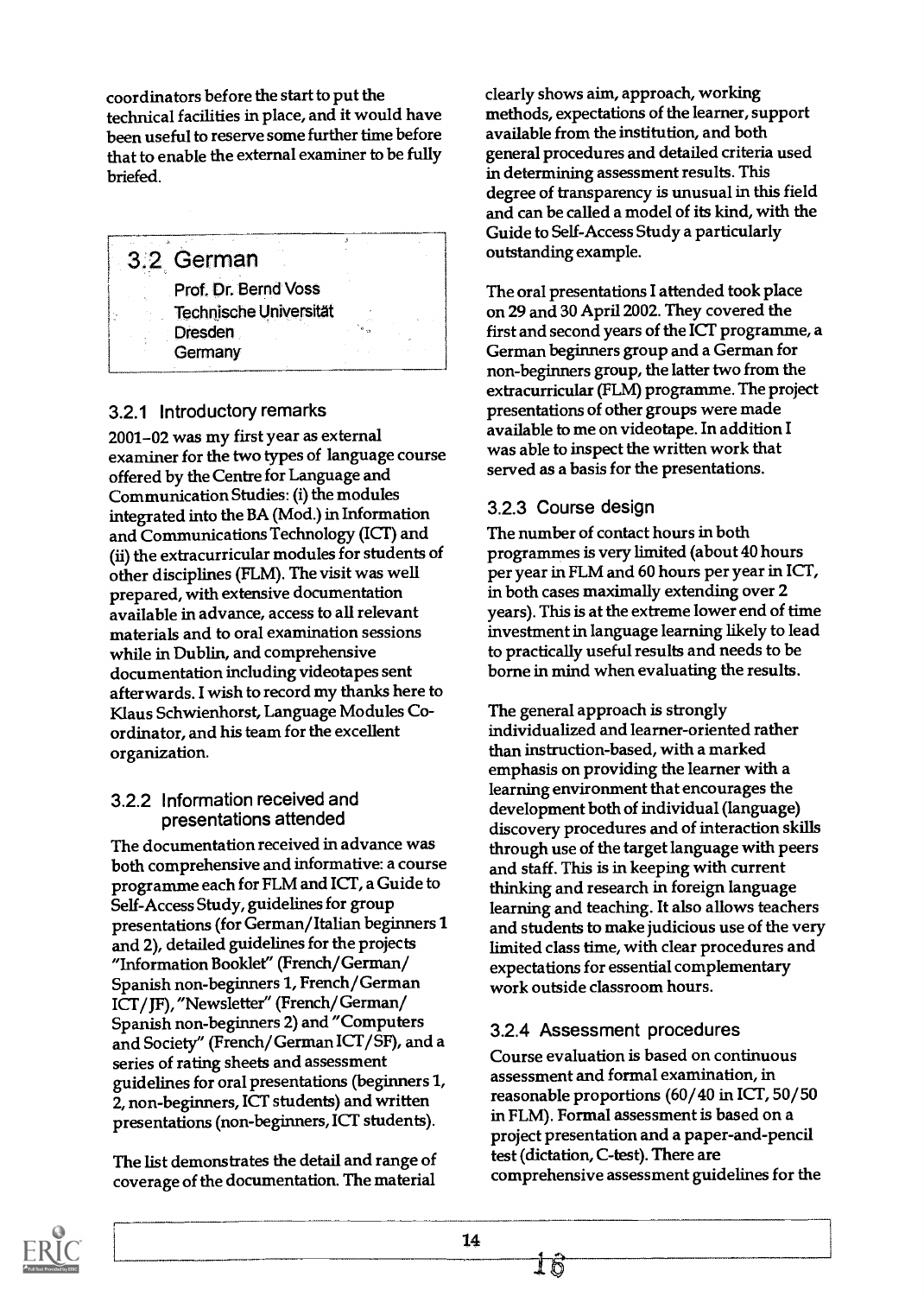written and for the oral work within the framework of the presentations, with expected global maximum levels of attainment specified for each type of class and broken down into descriptions of five (sub)levels of closeness to the global maximum level.

While it is notoriously difficult to formulate satisfactory descriptors - and there may be some room here for further development and also completion (e.g. written presentation, textual organization,  $etc.$ ) – the approach is thoroughly professional, at an impressive stage of development, and much further advanced than can be seen in many comparable institutions.

A special feature is the systematic development of self-assessment skills. This is partly done through use of the European Language Portfolio (in its adaptation to higher education as pioneered by CLCS), in particular the use of the self-assessment grid of the Council of Europe's Common European Framework of Reference (with the categories Listening, Reading, Spoken Interaction, Spoken Production, Writing). It is also done through regular explicit feedback requests ("What did I learn from the presentation?"), which help learners to develop a greater degree of awareness of where they are and what they still need to work on most urgently.

There can be no doubt that this is an important move to undertake, and although the present results of the self-assessments should perhaps not be overestimated - quite understandably learners seem to be rather uncertain how to measure their performance against the self-assessment grid - it seems a significant pedagogical measure to help the learners to gradually develop an awareness that is sufficiently accurate without being discouraging.

#### 3.2.5 Students' oral presentations

The oral presentations are designed not only to show individual oral skills, but also interaction between peers and with staff. Apart from language skills as such, presentation skills are also focussed on. I was able to inspect a representative cross-section of presentations in situ and the remainder were made available to me on video. The format of the presentations allowed a good

insight into students' command of the oral language. There was fundamental agreement with the assessments given and the calibration used by the examiners.

A few additional and largely impressionistic comments may be in order here:

- The general confidence in working with the foreign language was unexpectedly high, considering the time constraints referred to above.
- The presentations were on the whole remarkable more for their content than for their language. No doubt the content interest is an important factor in language learning, and communication does not work very well if there is nothing worth saying. However, some learners need to make more of an effort to convince their listeners of the interest of their topic by making their language more easily understandable.
- The presentation techniques, although an explicit part of the programme, left room for improvement. It was the exception rather than the rule that group members really interacted with one another or used visuals or presentation programmes such as PowerPoint.
- The biggest single problem lies with pronunciation, with a not inconsiderable number of learners well below the comprehensibility threshold.
- The differences between the individual members of the classes seemed greater than between the average performances of the different year groups (cf. ICT groups JF/SF, or FLM non-beginners 1/2). The ICT groups seemed on the whole weaker than the others.

#### 3.2.6 Students' written work

The written work that I saw was in the form of dossiers developed to support the oral presentations. They also contained some explicit language work (on vocabulary).

The format is interesting and apt to help learners focus also on the necessary degree of formal accuracy. Inevitably, not all learners make sufficient use of a sensible format, and the standard varies. Some learners, when working on their vocabulary lists, invent their own example sentences. It would be better if they culled examples from their authentic

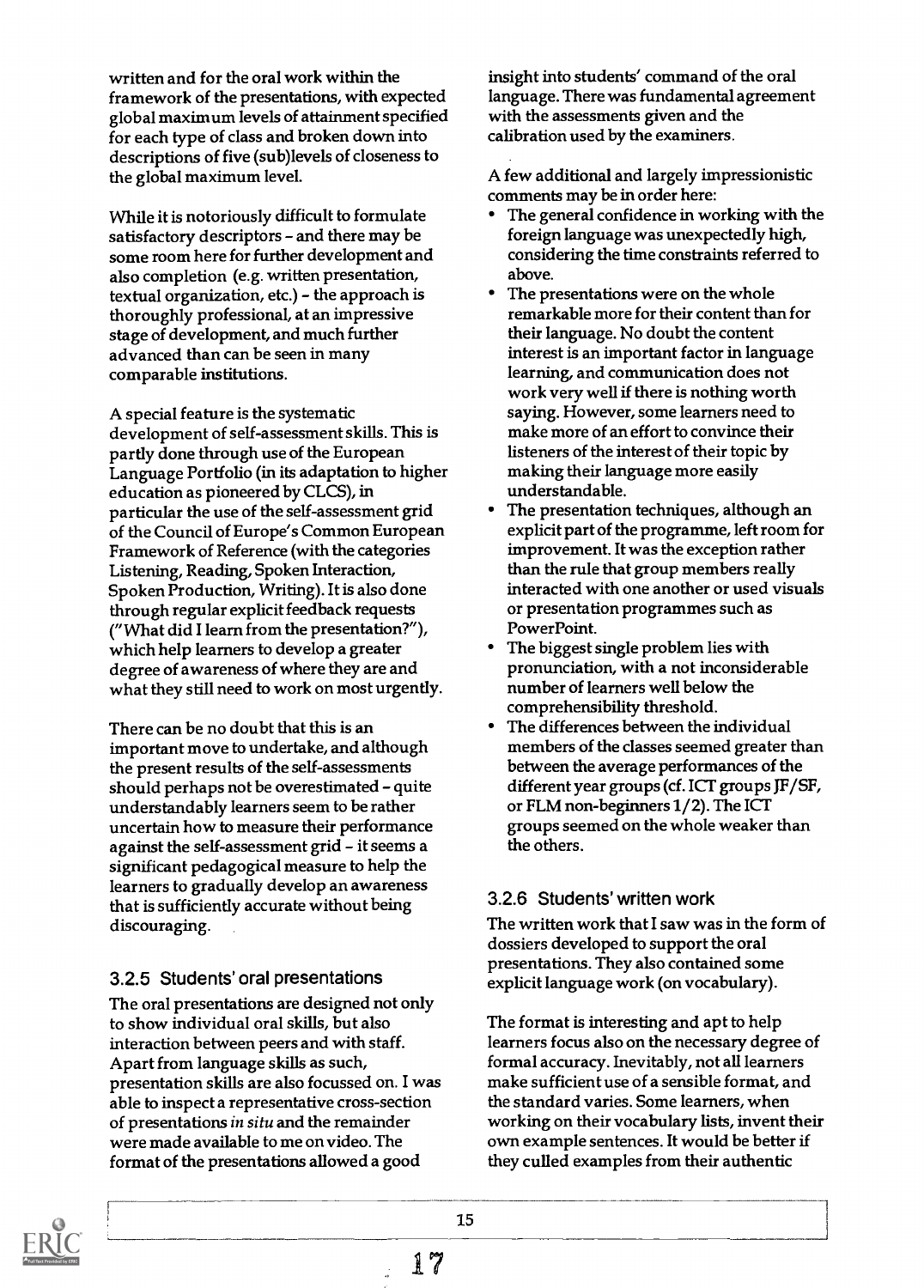reading material, unless staff can systematically correct examples invented by students.

#### 3.2.7 Conclusions

I have described the set-up of the programmes in some detail as a way of finding my way into the general philosophy and implementation of language learning and teaching in CLCS. I am impressed by the framework, by the thoughtful implementation, by the high degree of student involvement in their own learning process, and by the openness to further development (e.g. in selfassessment). I am also impressed by most of the results in that the learners seem to have profited exceptionally well from the learning arrangements offered to them. They have an appropriate degree of confidence in using German, they are accustomed to making use of their receptive skills, and their command of vocabulary and control of grammar, with due variations according to level (beginners, nonbeginners), is acceptable in their written work.

The problem area is pronunciation. In my observation, there are three problems here. In a number of cases the learners do not seem to know (or care?) what the pronunciation of a lexical item is (typical of "eye" words, i.e. words picked up from reading, not from hearing). In a number of cases students know what the pronunciation is, but cannot do it,

getting mixed up in the process. And in a large number of cases students are apparently not aware that the phonology of German differs considerably from that of English, so that they need listeners with a good command of English to understand what they are trying to say in German. This needs to be addressed urgently. At present, most of the language input seems to be through the eye: this needs to be systematically supplemented by acoustic (or audio-visual) input. Students need to be trained to consult (and understand) the pronunciation help given in dictionaries. And there needs to be an intensive phase, however short, of phonetic training and phonological information (e.g. on dropping of the postvocalic [r], on separation of syllables, or on the different hesitation signals acceptable in each language etc.).

As suggested earlier, the levels achieved by individual students vary considerably, perhaps even more so than between year groups. With videos available now to support one's observations it will be interesting to see how much progress individual learners will have made by my next visit. (Perhaps by then it will also be possible to have clip-on microphones for the speakers, to make the acoustics easier?) Students at TCD can consider themselves lucky to be offered such an outstanding language programme. Next year's visit is certainly something to look forward to.

| Summary of income and expenditure |          |  |  |
|-----------------------------------|----------|--|--|
|                                   |          |  |  |
| €72,370                           |          |  |  |
| €28,224                           |          |  |  |
| €43,806                           |          |  |  |
|                                   | €144,400 |  |  |
|                                   |          |  |  |
| €80,986                           |          |  |  |
| €76                               |          |  |  |
| €3,394                            |          |  |  |
| €676                              |          |  |  |
| €1,095                            |          |  |  |
| €2,908                            |          |  |  |
|                                   | €89,135  |  |  |
|                                   |          |  |  |